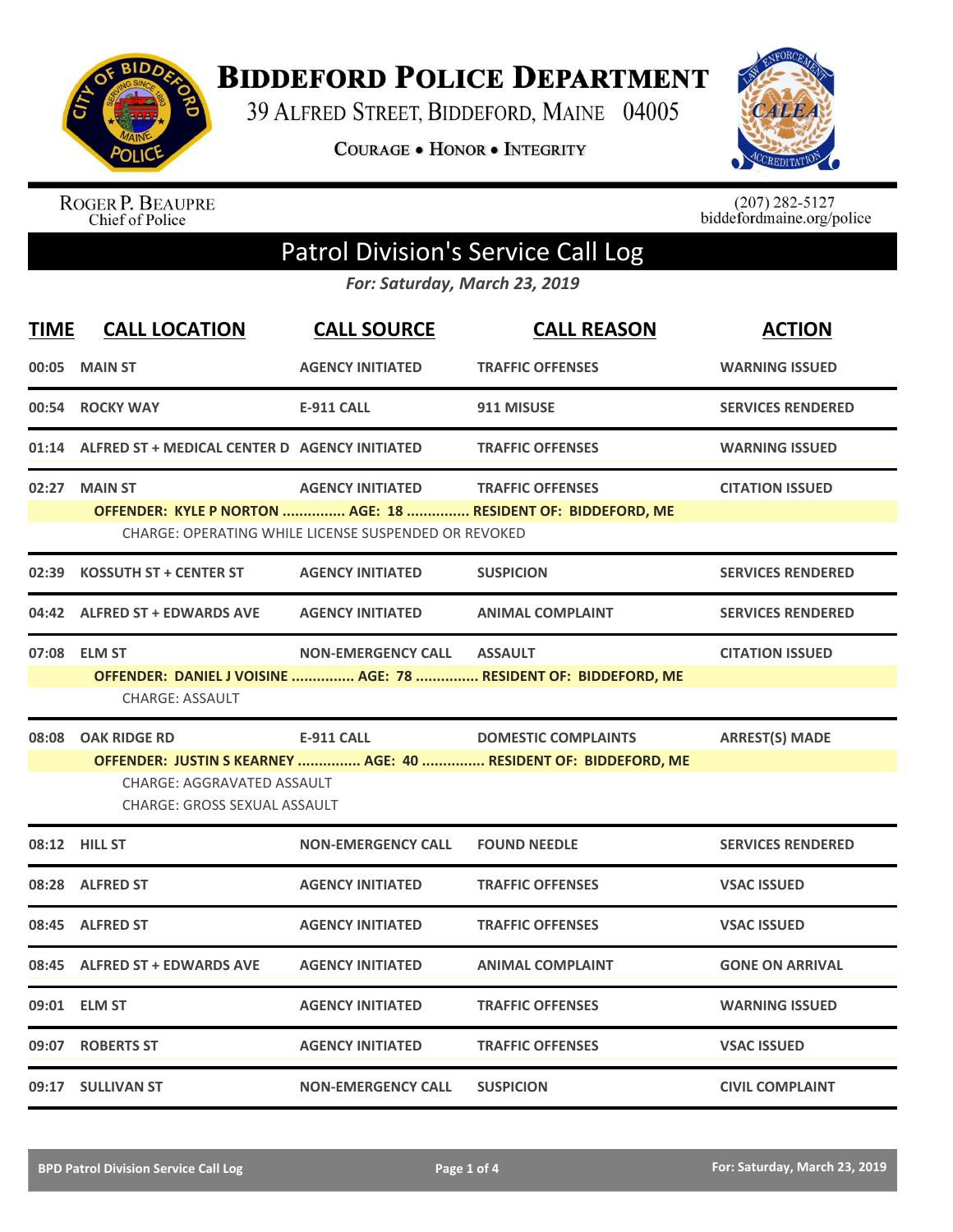## **TIME CALL LOCATION CALL SOURCE CALL REASON ACTION**

|       | 10:01 ALFRED ST + MEDICAL CENTER D NON-EMERGENCY CALL                                                                                                 |                           | <b>DOMESTIC COMPLAINTS</b>      | <b>UNFOUNDED</b>             |  |
|-------|-------------------------------------------------------------------------------------------------------------------------------------------------------|---------------------------|---------------------------------|------------------------------|--|
| 10:12 | <b>MAIN ST</b>                                                                                                                                        | <b>AGENCY INITIATED</b>   | <b>TRAFFIC OFFENSES</b>         | <b>VSAC ISSUED</b>           |  |
| 10:26 | <b>MAIN ST</b>                                                                                                                                        | <b>AGENCY INITIATED</b>   | <b>TRAFFIC OFFENSES</b>         | <b>WARNING ISSUED</b>        |  |
| 10:49 | MILE STRETCH RD + GILBERT PL                                                                                                                          | <b>AGENCY INITIATED</b>   | <b>SIGN PROBLEM</b>             | <b>REFERRED OTHER AGENCY</b> |  |
|       | 10:52 ALFRED ST                                                                                                                                       | <b>AGENCY INITIATED</b>   | <b>TRAFFIC OFFENSES</b>         | <b>VSAC ISSUED</b>           |  |
| 10:59 | <b>MAIN ST + FOSS ST</b>                                                                                                                              | <b>E-911 CALL</b>         | <b>DISTURBANCE / NOISE</b>      | <b>NEGATIVE CONTACT</b>      |  |
|       | 11:32 POOL ST                                                                                                                                         | <b>E-911 CALL</b>         | <b>PRISONER PROCESS</b>         | <b>ARREST(S) MADE</b>        |  |
|       | 11:36 ELM ST                                                                                                                                          | <b>AGENCY INITIATED</b>   | <b>TRAFFIC OFFENSES</b>         | <b>VSAC ISSUED</b>           |  |
| 11:44 | <b>BOULDER WAY</b>                                                                                                                                    | <b>NON-EMERGENCY CALL</b> | <b>ARTICLES LOST/FOUND</b>      | <b>SERVICES RENDERED</b>     |  |
|       | 11:46 WILLETT ST + HILL ST                                                                                                                            | <b>NON-EMERGENCY CALL</b> | <b>OBSTRUCTED VIEW</b>          | <b>SERVICES RENDERED</b>     |  |
|       | 12:19 HILL ST                                                                                                                                         | <b>AGENCY INITIATED</b>   | <b>TRAFFIC OFFENSES</b>         | <b>VSAC ISSUED</b>           |  |
| 12:22 | <b>ELM ST</b>                                                                                                                                         | <b>NON-EMERGENCY CALL</b> | <b>TRESPASSING</b>              | <b>SERVICES RENDERED</b>     |  |
|       | 12:30 HILL ST                                                                                                                                         | <b>AGENCY INITIATED</b>   | <b>ALL OTHER</b>                | <b>SERVICES RENDERED</b>     |  |
| 12:37 | <b>CHAPEL ST</b>                                                                                                                                      | <b>AGENCY INITIATED</b>   | <b>ALL OTHER</b>                | <b>SERVICES RENDERED</b>     |  |
| 12:39 | <b>HILL ST</b>                                                                                                                                        | <b>NON-EMERGENCY CALL</b> | <b>WARRANT ARREST</b>           | <b>ARREST(S) MADE</b>        |  |
|       | OFFENDER: ALLAN D WALSH  AGE: 46  RESIDENT OF: WESTBROOK, ME<br><b>CHARGE: UNLAWFUL POSSESSION OF SCHEDULED DRUG</b><br><b>CHARGE: WARRANT ARREST</b> |                           |                                 |                              |  |
| 13:53 | <b>CLEAVES ST + WATER ST</b>                                                                                                                          | <b>NON-EMERGENCY CALL</b> | <b>ARTICLES LOST/FOUND</b>      | <b>SERVICES RENDERED</b>     |  |
| 14:04 | <b>MITCHELL LN</b>                                                                                                                                    | <b>E-911 CALL</b>         | 911 MISUSE                      | <b>WARNING ISSUED</b>        |  |
| 14:27 | <b>ALFRED ST + EDWARDS AVE</b>                                                                                                                        | <b>E-911 CALL</b>         | 911 MISUSE                      | <b>SERVICES RENDERED</b>     |  |
|       | 15:08 HILL ST                                                                                                                                         | NON-EMERGENCY CALL        | <b>ALARM - RESIDENTIAL FIRE</b> | <b>TRANSPORT TO HOSPITAL</b> |  |
|       | 15:08 HILL ST                                                                                                                                         | <b>E-911 CALL</b>         | <b>EFD IN PROGRESS</b>          | <b>NO ACTION REQUIRED</b>    |  |
|       | 16:01 SOUTH ST                                                                                                                                        | <b>AGENCY INITIATED</b>   | <b>TRAFFIC OFFENSES</b>         | <b>WARNING ISSUED</b>        |  |
|       | 16:15 ALFRED ST                                                                                                                                       | <b>WALK-IN AT STATION</b> | <b>PAPERWORK</b>                | <b>SERVICES RENDERED</b>     |  |
|       | 16:23 ALFRED ST                                                                                                                                       | <b>AGENCY INITIATED</b>   | <b>TRAFFIC OFFENSES</b>         | <b>WARNING ISSUED</b>        |  |
|       | 16:31 ELM ST                                                                                                                                          | <b>AGENCY INITIATED</b>   | <b>TRAFFIC OFFENSES</b>         | <b>VSAC ISSUED</b>           |  |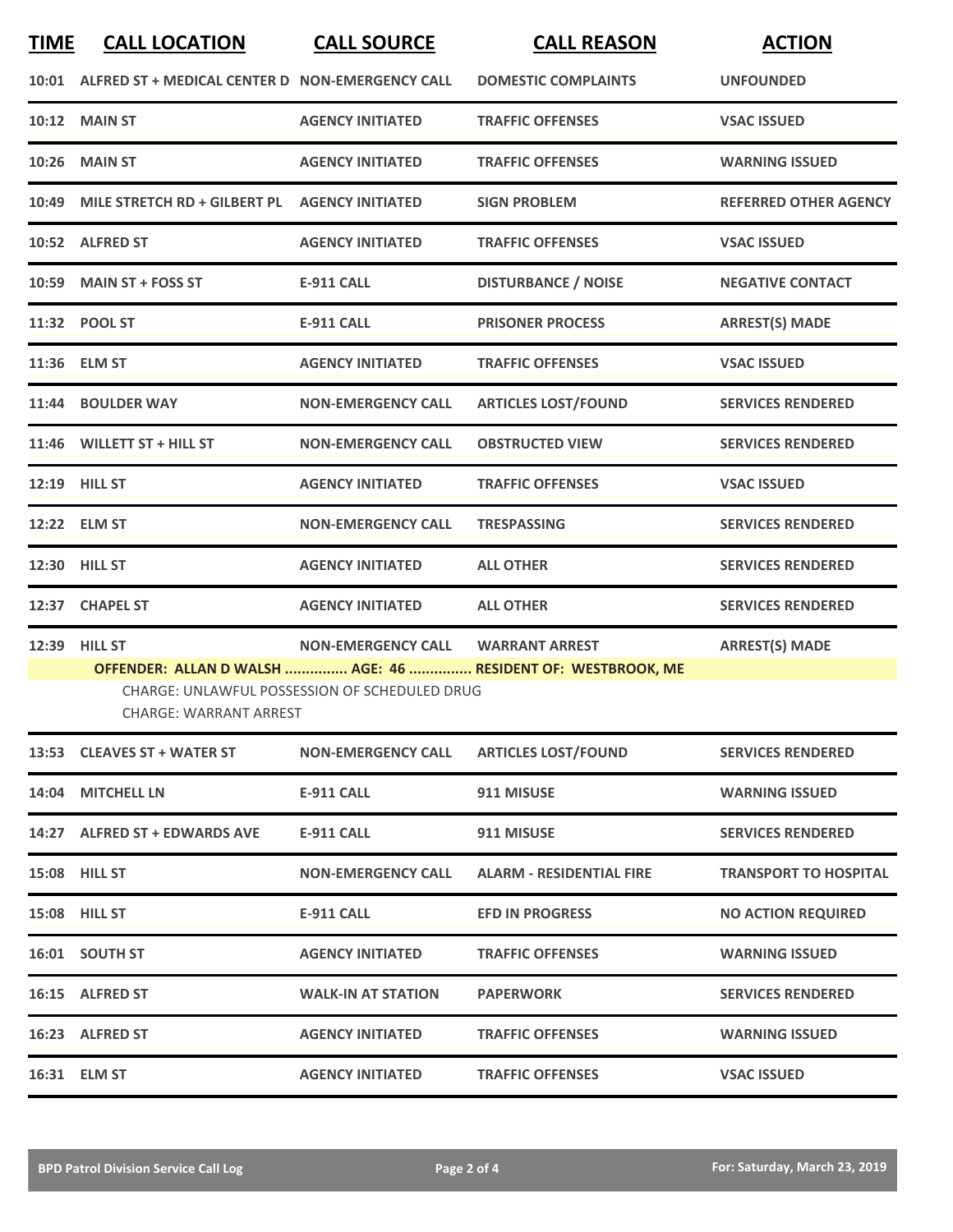## **TIME CALL LOCATION CALL SOURCE CALL REASON ACTION**

**16:3888 AGENCY INITIATED TRAFFIC OFFENSES CITATION ISSUED** 

**OFFENDER: BETHANY LYN ARSENAULT ............... AGE: 28 ............... RESIDENT OF: SANFORD, ME**

CHARGE: OPERATING WHILE LICENSE SUSPENDED OR REVOKED

| 16:45 BACON ST                                                                                                                                                                                                                                                                     | <b>AGENCY INITIATED</b>   | <b>PAPERWORK</b>                                            | <b>PAPERWORK NOT SERVED</b>                                                                                                                                                  |  |
|------------------------------------------------------------------------------------------------------------------------------------------------------------------------------------------------------------------------------------------------------------------------------------|---------------------------|-------------------------------------------------------------|------------------------------------------------------------------------------------------------------------------------------------------------------------------------------|--|
| 16:53 OAK ST                                                                                                                                                                                                                                                                       | <b>WALK-IN AT STATION</b> | <b>DOMESTIC COMPLAINTS</b>                                  | <b>REPORT TAKEN</b>                                                                                                                                                          |  |
| 17:01 ELM ST                                                                                                                                                                                                                                                                       | <b>AGENCY INITIATED</b>   | <b>TRAFFIC OFFENSES</b>                                     | <b>WARNING ISSUED</b>                                                                                                                                                        |  |
| 17:03 SOUTH ST + JEFFERSON ST                                                                                                                                                                                                                                                      | <b>AGENCY INITIATED</b>   | <b>DISABLED VEHICLE</b>                                     | <b>SERVICES RENDERED</b>                                                                                                                                                     |  |
| 17:37 SOUTH ST                                                                                                                                                                                                                                                                     | <b>NON-EMERGENCY CALL</b> | <b>DRUG</b>                                                 | <b>SERVICES RENDERED</b>                                                                                                                                                     |  |
| 17:49 LINCOLN ST                                                                                                                                                                                                                                                                   | <b>E-911 CALL</b>         | 911 MISUSE                                                  | <b>NO ACTION REQUIRED</b>                                                                                                                                                    |  |
| 18:00 POOL ST + NEWTOWN RD                                                                                                                                                                                                                                                         | <b>AGENCY INITIATED</b>   | <b>TRAFFIC OFFENSES</b>                                     | <b>VSAC ISSUED</b>                                                                                                                                                           |  |
| 18:19 PROSPECT ST                                                                                                                                                                                                                                                                  | <b>NON-EMERGENCY CALL</b> | <b>ASSIST PD AGENCY</b>                                     | <b>NEGATIVE CONTACT</b>                                                                                                                                                      |  |
| 18:25 JEFFERSON ST                                                                                                                                                                                                                                                                 | <b>E-911 CALL</b>         | 911 MISUSE                                                  | <b>NO ACTION REQUIRED</b>                                                                                                                                                    |  |
| 18:59 JEFFERSON ST                                                                                                                                                                                                                                                                 |                           | <b>WARRANT ARREST</b>                                       | <b>ARREST(S) MADE</b>                                                                                                                                                        |  |
| <b>19:14 HILL ST</b>                                                                                                                                                                                                                                                               |                           |                                                             | <b>ARREST(S) MADE</b>                                                                                                                                                        |  |
| OFFENDER: BRANNON TYLER MOREAU  AGE: 25  RESIDENT OF: BIDDEFORD, ME<br>CHARGE: VIOLATING CONDITION OF RELEASE<br>CHARGE: OPERATING WHILE LICENSE SUSPENDED OR REVOKED                                                                                                              |                           |                                                             |                                                                                                                                                                              |  |
| 19:19 ELM ST                                                                                                                                                                                                                                                                       |                           | <b>SHOPLIFTING</b>                                          | <b>CITATION ISSUED</b>                                                                                                                                                       |  |
| OFFENDER: JESSICA NICOLE CAHILL  AGE: 33  RESIDENT OF: BIDDEFORD, ME<br>CHARGE: SALE/USE OF DRUG PARAPHERNALIA<br><b>CHARGE: THEFT BY UNAUTHORIZED TAKING OR TRANSFER</b><br><b>CHARGE: UNLAWFUL POSSESSION OF SCHEDULED DRUG</b><br><b>CHARGE: VIOLATING CONDITION OF RELEASE</b> |                           |                                                             |                                                                                                                                                                              |  |
| 20:30 GREENFIELD LN                                                                                                                                                                                                                                                                | E-911 CALL                | 911 MISUSE                                                  | <b>WARNING ISSUED</b>                                                                                                                                                        |  |
| 21:04 ELM ST                                                                                                                                                                                                                                                                       | <b>NON-EMERGENCY CALL</b> | <b>DOMESTIC COMPLAINTS</b>                                  | <b>REPORT TAKEN</b>                                                                                                                                                          |  |
| 21:07 ELM ST                                                                                                                                                                                                                                                                       | NON-EMERGENCY CALL        | <b>PROSTITUTION</b>                                         | <b>NEGATIVE CONTACT</b>                                                                                                                                                      |  |
| 21:58 SOUTH ST + ELM ST                                                                                                                                                                                                                                                            | <b>WALK-IN AT STATION</b> | <b>CRIM THREAT / TERRORIZING</b>                            | <b>UNFOUNDED</b>                                                                                                                                                             |  |
| 22:08 POOL ST + HIDDEN FARM RD                                                                                                                                                                                                                                                     | <b>AGENCY INITIATED</b>   | <b>TRAFFIC OFFENSES</b>                                     | <b>WARNING ISSUED</b>                                                                                                                                                        |  |
|                                                                                                                                                                                                                                                                                    | <b>NON-EMERGENCY CALL</b> | <b>ALL OTHER</b>                                            | <b>NO ACTION REQUIRED</b>                                                                                                                                                    |  |
| 22:23 KING ST                                                                                                                                                                                                                                                                      |                           |                                                             |                                                                                                                                                                              |  |
|                                                                                                                                                                                                                                                                                    |                           | <b>CHARGE: WARRANT ARREST</b><br>22:14 LESTER B ORCUTT BLVD | <b>AGENCY INITIATED</b><br>OFFENDER: DAVID B PERKINS  AGE: 33  RESIDENT OF: BIDDEFORD, ME<br><b>AGENCY INITIATED</b><br><b>PRISONER PROCESS</b><br><b>NON-EMERGENCY CALL</b> |  |